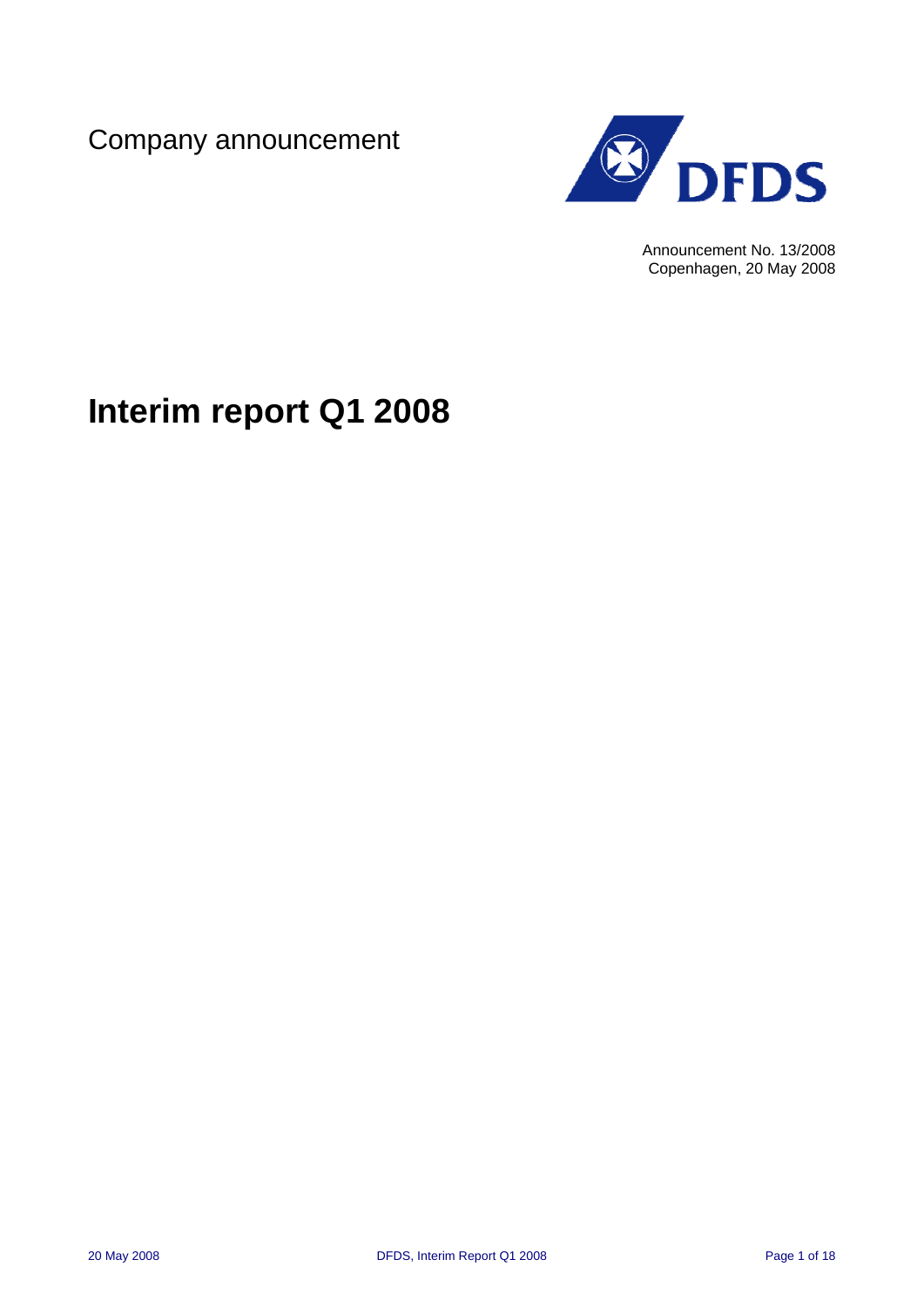### Summary of Q1 2008

The Board of Directors has today adopted the interim report for 1 January – 31 March 2008. The interim report shows that:

- Revenue rose by 3% to DKK 1.9 billion
- Operating profit before depreciation (EBITDA) is DKK 140 million
- Pre-tax profit is DKK -58 million, compared to DKK -13 million in 2007
- Volumes at the same level as the previous year
- Increased charter hire costs affecting Ro-Ro Shipping's earnings
- The majority of the rise in bunker costs of DKK 100 million is covered by the oil surcharge
- Higher cost level affecting the profits of passenger activities
- Significant reduction in net interest-bearing debt by 12% to DKK 4.0 billion
- The full year profit expectation is still a pre-tax profit of approximately DKK 500 million but the expectation is subject to greater uncertainty than normal

Contacts: Niels Smedegaard, CEO, +45 33 42 34 00 Christian Merrild, CFO, +45 33 42 32 01

DFDS A/S, Sundkrogsgade 11, 2100 Copenhagen Ø, Denmark, CVR 14 19 47 11

*DFDS is a leading North European liner shipping company based in Copenhagen. DFDS' route network includes freight routes and combined passenger and freight routes. The Group also operates own sales companies and port terminals for freight and passengers. DFDS employs 4,400 people and operates a fleet of around 64 ships. DFDS was founded in 1866 and is listed on OMX the Nordic Exchange, Copenhagen.*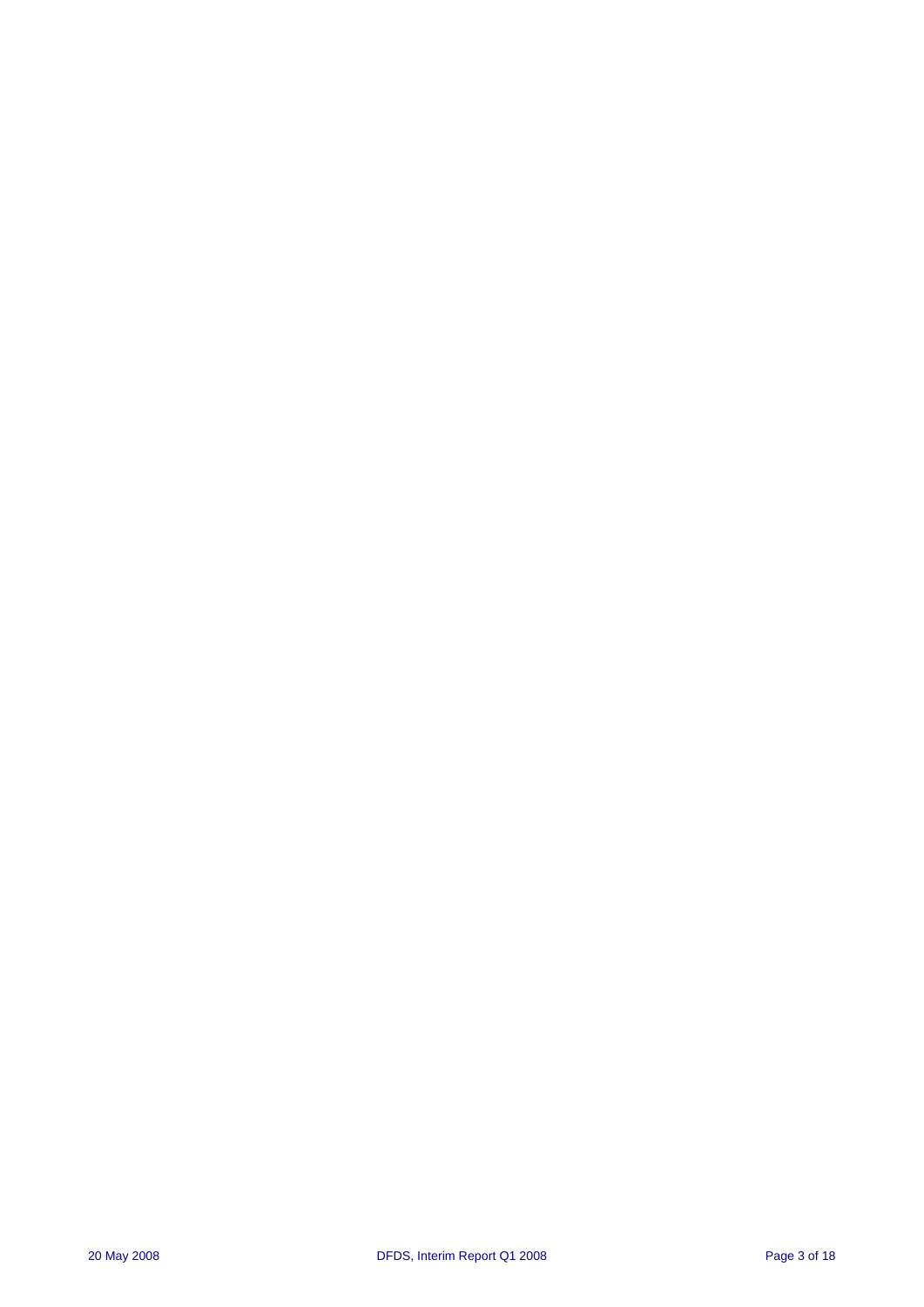### DFDS Group

#### **Market trends**

Market trends for sea transport of both freight and passengers were generally unchanged in Q1 2008, with approximately the same volumes and passenger numbers as the same period in the previous year.

Market growth is under pressure with stagnating volumes on some markets due to financial turbulence, high oil prices and the weak USD and GBP.

#### **Sale of tramp vessels**

As part of the DFDS strategic plan announced in September 2007, the four tramp vessels (multipurpose vessels) RASA, AUKSE, VYTAUTAS and GEDIMINAS have been sold to a Greek buyer. The vessels will gradually be transferred to the buyer from the end of May.

The proceeds from the sale of the vessels reduce the year's expected funds tied up in investments by approximately DKK 150 million. The profit margin on the sale of the vessels is around DKK 20 million.

#### **New director for DFDS Seaways**

As announced on 21 April 2008, Carsten Jensen (44) has been appointed director of the "Passenger Shipping" business unit and is thereby a vicepresident of DFDS Seaways.

The Executive Management of DFDS consists of Niels Smedegaard as President & CEO, Christian Merrild as financial director (CFO), HR director Henrik Holck, Peder Gellert Pedersen as manager of the Business Units Ro-Ro Shipping and Terminal Services, Ole Sehested as manager of the business units Container Shipping and Trailer Services and Carsten Jensen as manager of Passenger Shipping.

#### **Quarterly financial statements and profit forecast**

Due to the Group's new strategy "From routes to network" – which was announced on 12 September 2007 and is available at [www.dfds.com](http://www.dfds.com/) – DFDS' segment information follows the new business unit structure from the 2007 annual report.

#### **Revenue**

Group revenue for Q1 2008 rose by 3% in comparison to the same period of the previous year, to DKK 1.944 million.

#### **Revenue**

| DKK mill.                 | Q107  | Q108   | Change, % |
|---------------------------|-------|--------|-----------|
| Ro-Ro Shipping            | 875   | 926    | 6         |
| <b>Container Shipping</b> | 412   | 430    | 4         |
| Passenger Shipping        | 333   | 320    | $-4$      |
| <b>Terminal Shipping</b>  | 177   | 168    | $-5$      |
| <b>Trailer Shipping</b>   | 250   | 258    | 3         |
| <b>Tramp Shipping</b>     | 29    | 22     | -24       |
| Eliminations etc.         | -196  | $-180$ | n.a.      |
| <b>DFDS Group</b>         | 1.880 | 1,944  | 3         |

The main part of the increase in the Group's revenues is related to Ro-Ro Shipping and has arisen despite marginally lower volumes due to increased compensation for rising bunker prices. The positive revenue growth for Container Shipping is due to volume increases. For Trailer Services the majority of the increase in revenue is explained by increased revenue per transport, as volumes are generally unchanged. The decrease in revenue in Passenger Shipping is primarily due to increased pressure on revenue per passenger, as the number of passengers is unchanged.

#### **Operating profit before depreciation (EBITDA)**

Group EBITDA for Q1 2008 was DKK 140 million, a reduction of 64 million in comparison to the same period of the previous year.

#### **Operating profit before depreciation (EBITDA)**

| DKK mill.                 | Q107 | Q108  | Change, % |
|---------------------------|------|-------|-----------|
| Ro-Ro Shipping            | 211  | 183   | $-13$     |
| <b>Container Shipping</b> | 38   | 29    | $-24$     |
| Passenger Shipping        | -49  | $-88$ | $-80$     |
| <b>Terminal Shipping</b>  | 2    | 3     | 50        |
| <b>Trailer Shipping</b>   | 14   | 15    | 7         |
| <b>Tramp Shipping</b>     | 1    | 8     | 700       |
| Non-allocated items       | -13  | $-10$ | n.a.      |
| <b>DFDS Group</b>         | 204  | 140   | $-31$     |

The reduction in Group EBITDA is primarily due to:

- Increased charter hire costs in Ro-Ro Shipping
- Increased bunker costs, most of which are covered by the oil surcharge
- Vessel costs brought forward in Passenger Shipping
- Lower charter hire income due to the sale of a passenger vessel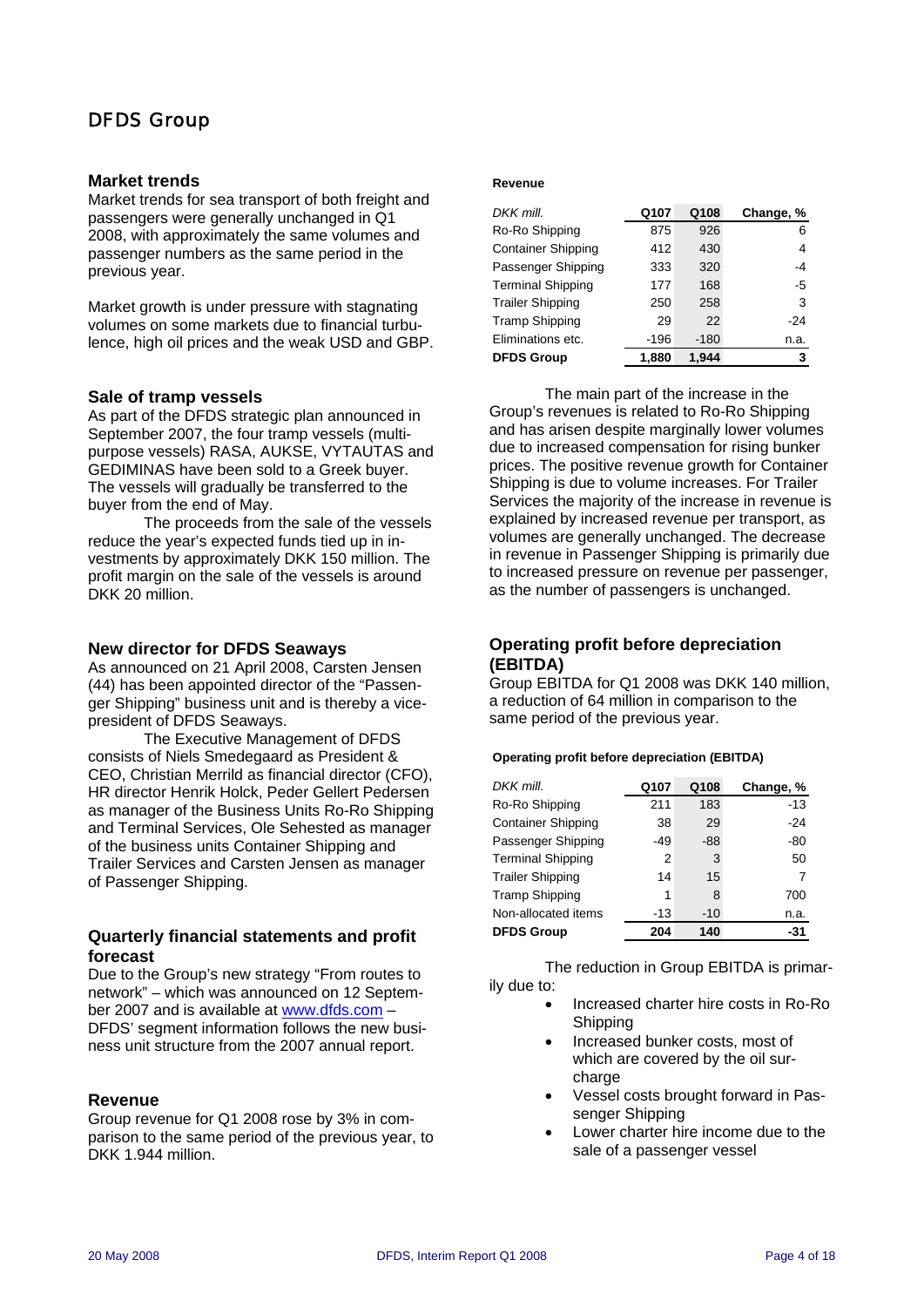The sold activity, Tramp, displayed an increase in comparison to the same period of the previous year.



#### **Profit/loss on the sale of assets, deprecia-**<br>delivery in 2009. **tion and EBIT**

Depreciation in Q1 2008 fell by 7% to DKK 145 million, primarily due to a restatement of two passenger vessels' depreciation by DKK 6 million in the first quarter. The restatement was triggered by the vessels' increased market value. The other fall primarily regards a slight fall in the level of depreciation in Trailer Services and Terminal Services.

| DKK mill.              | Q107   | Q108   | Change, % |
|------------------------|--------|--------|-----------|
| <b>EBITDA</b>          | 204    | 140    | -31       |
| Associated companies   | -1     | -1     |           |
| Profit on disposals    | -2     |        | n.a.      |
| Depreciation           | $-156$ | $-145$ | -7        |
| Goodwill/neg. goodwill | Ω      | 3      | n.a.      |
| EBIT                   | 45     | -3     |           |

EBIT hereafter fell by DKK 48 million to DKK -3 million.

#### **Financial items**

Net financing in Q1 improved by 7% to DKK 55 million. Of this, DKK 2 million can be attributed to increased interest income due to lower net interest-bearing debt and increased income from net currency adjustments of DKK 2 million.

#### **Finance, net, Group**

| DKK mill.              | Q107 | Q108  | Change, % |
|------------------------|------|-------|-----------|
| Interest, net          | -54  | $-52$ |           |
| Financial gains/losses | n    |       | N/A       |
| Other items            | -5   | -5    |           |
| Total                  | -59  | -55   |           |

#### **Pre-tax profit**

Accordingly, the pre-tax profit for Q1 was DKK -58 million, which was a decrease of 45 million in comparison to the same period of the previous year.

#### **Balance sheet and investments**

Total assets at the end of Q1 amounted to DKK 9.6 billion, which was 3% less than the same time last year and at the same level as the beginning of the year. The reduction in total assets in comparison to the same period of the previous year is primarily due to the sale of a passenger vessel and a lower level of investment compared to the period's depreciation.

In Q1 2008 DKK 100 million was paid in advance for the purchase of a ro-pax vessel for

#### **Invested capital and ROIC**

The average invested capital was DKK 7.9 billion in Q1, a drop of 4% in comparison to the same period of the previous year.

The return on invested capital during the period was -0.2% p.a., a fall of 2.5 percentage points in comparison to the same period in 2007. **Profits on disposals and depreciation, Group**

#### **Profit forecast 2008**

There continues to be great uncertainty associated with estimating the overall economic situation and thus the level of activity in DFDS' market areas for the remainder of 2008. Additionally, there is corresponding uncertainty about the development of oil prices and currency rates.

The year's total net investments, including prepayment for a ro-pax vessel, comprise around DKK 200 million. Proceeds from the sale of four tramp vessels have been deducted from this. No major additional capital expenditure is planned, but company and activity purchases may occur during the year.

Against this background, a pre-tax profit of approximately DKK 500 million is still expected. The profit forecast is subject to greater uncertainty than normal.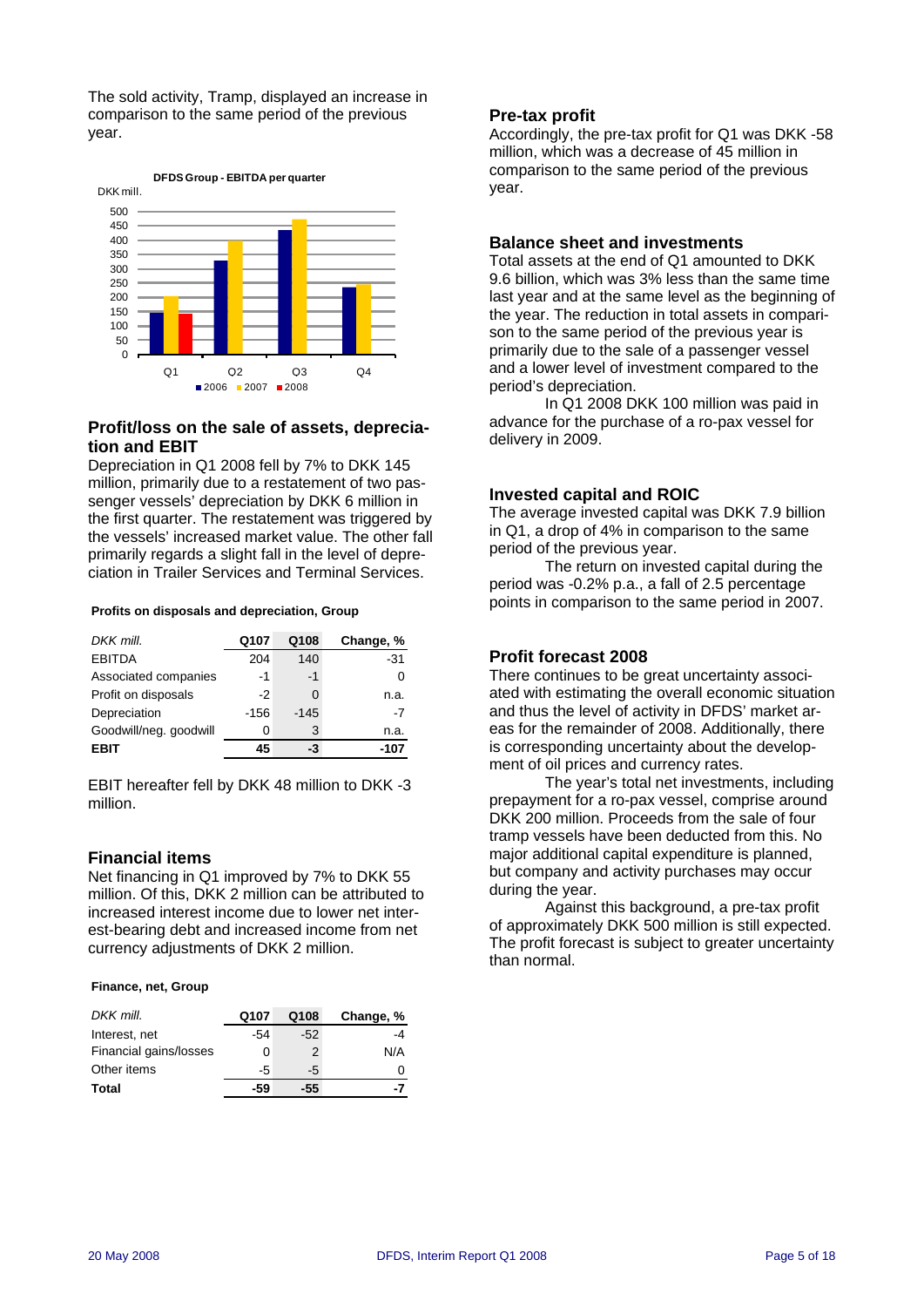### Ro-Ro Shipping

|                                               |       |                | 2007  |       |           | 2008     |
|-----------------------------------------------|-------|----------------|-------|-------|-----------|----------|
| DKK mill.                                     | Q1    | Q <sub>2</sub> | Q3    | Q4    | Full year | Q1       |
| <b>Ro-Ro Shipping</b>                         |       |                |       |       |           |          |
| Revenue                                       | 875   | 904            | 951   | 950   | 3,680     | 926      |
| Operating profit before depreciation (EBITDA) | 211   | 243            | 244   | 198   | 896       | 183      |
| Sale of assets                                | $-2$  | $\Omega$       | 0     | 0     | $-2$      | $\Omega$ |
| Depreciation                                  | $-63$ | $-63$          | $-65$ | $-65$ | $-256$    | $-62$    |
| Operating profit (EBIT)                       | 146   | 180            | 179   | 133   | 638       | 121      |
| Operating profit margin (EBIT), %             | 16.7  | 19.9           | 18.8  | 14.0  | 17.3      | 13.1     |
| Invested capital, average                     | 4,532 | 4,474          | 4,443 | 4,407 | 4,463     | 4,435    |
| Return on invested capital (ROIC) p.a., %     | 12.8  | 14.2           | 15.3  | 11.2  | 13.3      | 10.9     |
| Lanemetres. '000                              | 2,666 | 2,690          | 2,624 | 2,638 | 10,618    | 2,605    |
| Passengers (Baltic Sea), '000                 | 39    | 57             | 76    | 48    | 220       | 39       |

#### **Market trends**

The market slowdown in the second six months of 2007 has continued in Q1 2008. The freight market is stagnant in both the North Sea and the Baltic Sea.

The North Sea is affected by declining consumer confidence, financial turbulence and continued production relocation. On the Baltic Sea, the Baltic economies are showing signs of overheating and private investments have slowed down. Russia is affected by changes to its political leadership and the weak USD, slowing imports from EUR-based countries.

In general, there is increased competition, some of which is a result of the extension of the Schengen Agreement in the Baltic area and shortsea container operators pressing rates by maintaining high capacity in a declining marked.

#### **Activity trends**

Due to some slowdown in market growth and Easter falling in Q1, rather than in Q2 as in 2007, the number of transported lane metres shows a marginal drop of 2% in comparison to Q1 2007.

#### **Profit trends**

Revenue rose by 6% to DKK 926 million against the background of marginally lower volumes, but increased compensation for rising bunker prices.

Operating profit before depreciation (EBITDA) was DKK 183 million, which is a decrease of 13%. This is primarily due to increased charter hire costs for two small ro-ro vessels and a ro-pax vessel, as well as increased bunker costs, which are partly offset by reduced costs for stevedoring primarily due to lower rates in Great Britain, based on the falling GBP.

Depreciation and invested capital are at the same level as 2007. The return on capital invested has dropped to 10.9% from 12.8% last year. The drop can be attributed to the lower operating profit (EBITDA).

*Ro-Ro Shipping operates a route network based on ro-ro and ro-pax tonnage in the North Sea and the Baltic Sea. The most important customer groups are haulage contractors and haulage companies, as well as producers of heavy industrial goods.*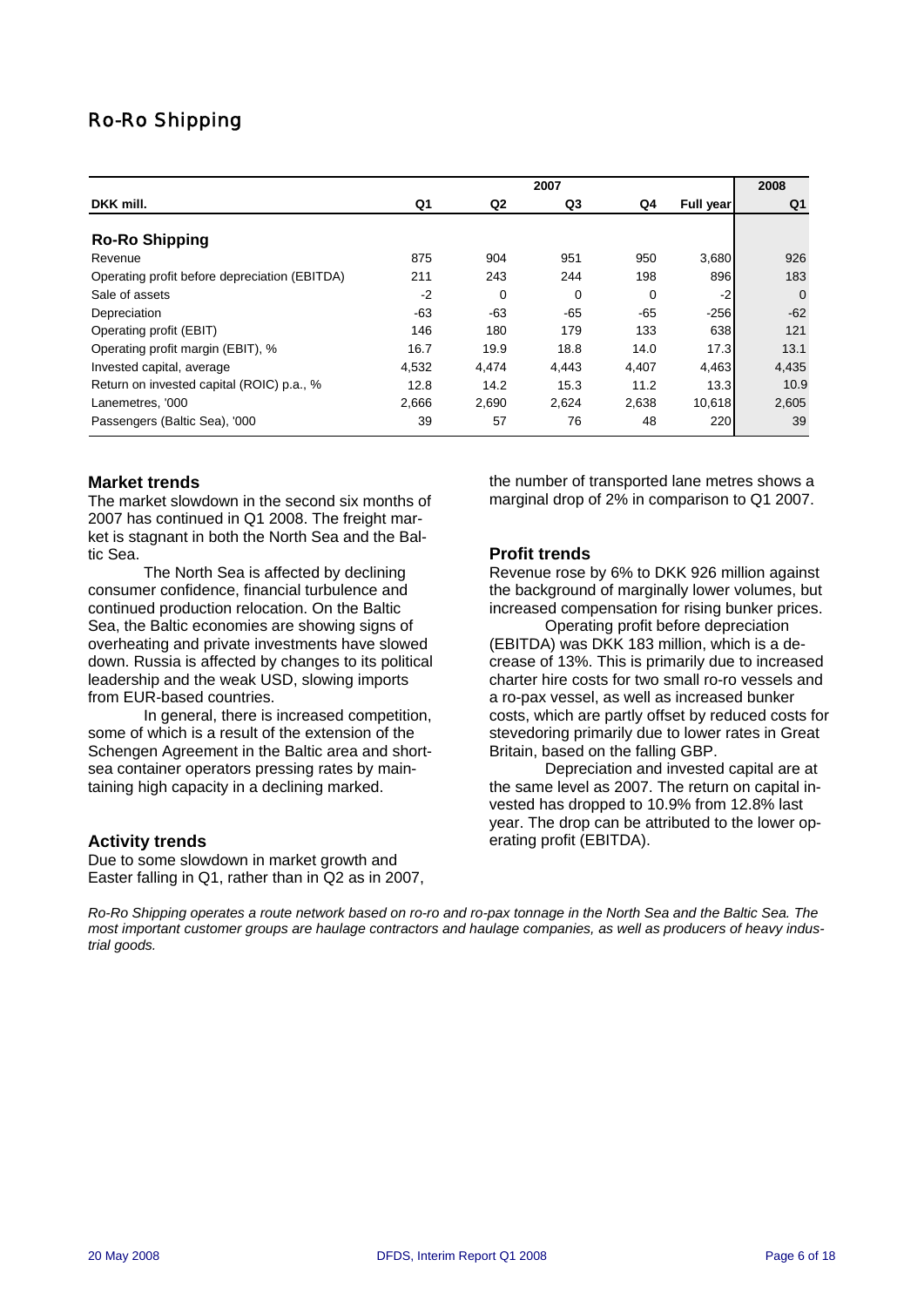### Container Shipping

|                                                          |             |                | 2007        |           |                  | 2008      |
|----------------------------------------------------------|-------------|----------------|-------------|-----------|------------------|-----------|
| DKK mill.                                                | Q1          | Q <sub>2</sub> | Q3          | Q4        | <b>Full year</b> | Q1        |
| <b>Container Shipping</b>                                |             |                |             |           |                  |           |
| Revenue<br>Operating profit before depreciation (EBITDA) | 412<br>38   | 394<br>40      | 420<br>40   | 416<br>33 | 1,642<br>151     | 430<br>29 |
| Sale of assets                                           | $\mathbf 0$ | $\Omega$       | $\mathbf 0$ | 0         | 0                | $\Omega$  |
| Depreciation                                             | $-20$       | $-21$          | $-18$       | $-22$     | $-81$            | $-21$     |
| Operating profit (EBIT)                                  | 18          | 19             | 22          | 11        | 70               | 8         |
| Operating profit margin (EBIT), %                        | 4.4         | 4.8            | 5.2         | 2.6       | 4.3              | 1.9       |
| Invested capital, average                                | 958         | 954            | 969         | 976       | 964              | 935       |
| Return on invested capital (ROIC) p.a., %                | 7.6         | 6.9            | 8.7         | 4.1       | 6.7              | 2.9       |
| Tons, '000                                               | 543         | 517            | 527         | 513       | 2,100            | 608       |
| Containers, '000                                         | 29          | 31             | 29          | 28        | 117              | 25        |

#### **Market trends**

The market is generally negative in Norway/Great Britain/Ireland, but positive in Norway/Spain. There is continued overcapacity between Ireland/the Continent, which places pressure on freight rates whilst Ireland's economy is stagnating.

#### **Activity trends**

During Q1 2008 vessels were redeployed between the companies in the Container Shipping business unit, in order to optimise capacity use. An office has also been established in Germany. Bad weather has caused postponements and cancellations on the Irish Sea and the North Sea.

On the North Sea profits are lower than in 2007 as capacity utilisation, despite capacity adjustments, has been lower than forecast. In addition to this are effects of the bad weather and continual pressure on freight rates.

For Ireland/the Continent, profits are slightly better than in 2007. Capacity utilisation has been good; however there is continual pressure on rates, even if one competitor has left the market.

#### **Profit trends**

Revenue rose by 4% to DKK 430 million, while the operating result before depreciation (EBITDA) fell by 24% to DKK 29 million. The drop in EBITDA can primarily be attributed to the challenges on the North Sea.

Depreciation is at the same level as 2007. The operating profit (EBIT) was DKK 8 million.

Capital invested was an average of DKK 935 million, which was 2% lower than in Q1 2007. The return on capital invested was directly affected by the lower operating profit (EBIT) and amounts to 2.9%.

*Container Shipping covers the route network based on lo-lo tonnage in the North Sea, the Irish Sea and the north of Spain. The most important customer groups are import and export companies, as well as producers of heavy industrial goods.*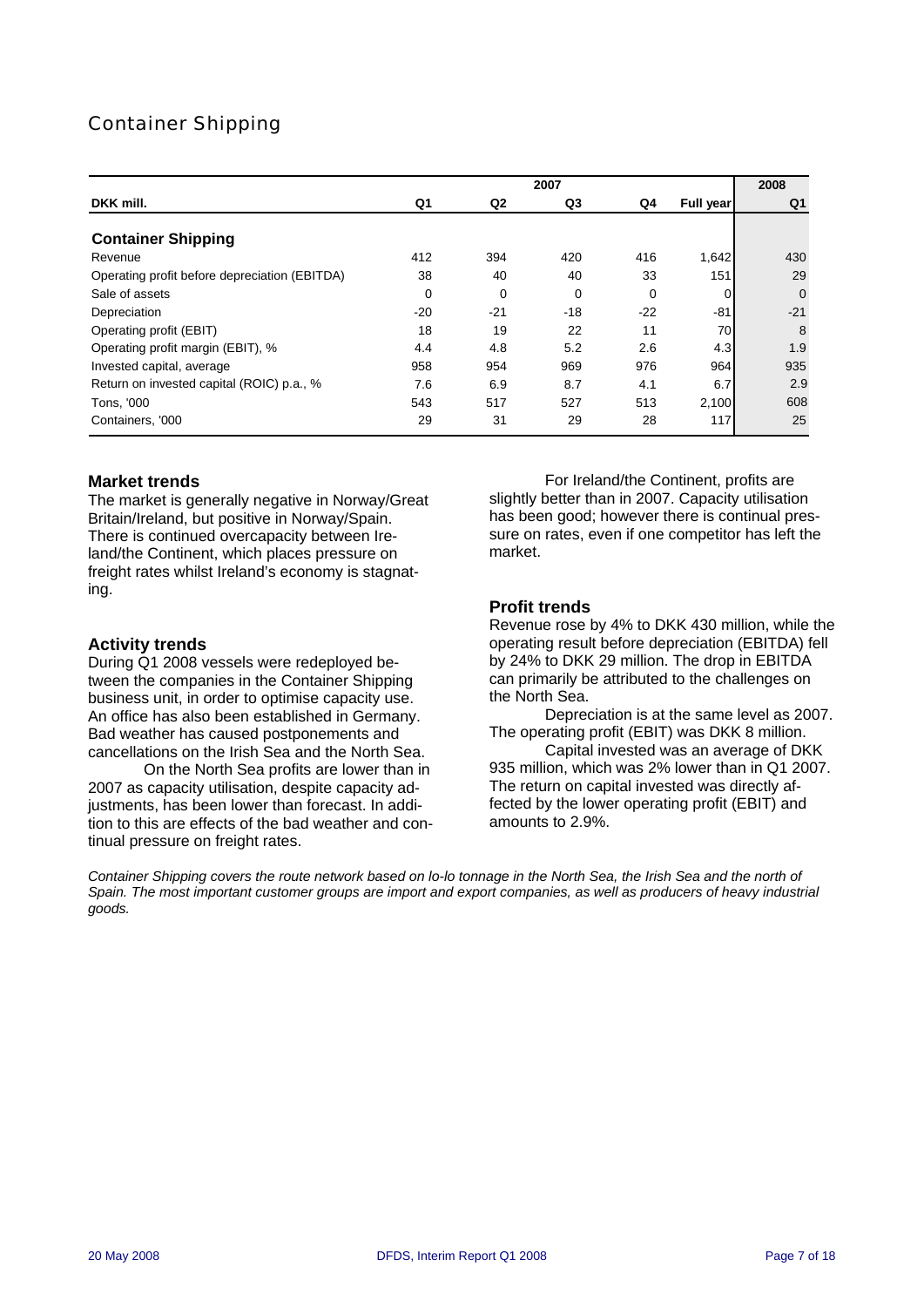### Passenger Shipping

|                                               |         |                | 2007  |       |           | 2008           |
|-----------------------------------------------|---------|----------------|-------|-------|-----------|----------------|
| DKK mill.                                     | Q1      | Q <sub>2</sub> | Q3    | Q4    | Full year | Q <sub>1</sub> |
| <b>Passenger Shipping</b>                     |         |                |       |       |           |                |
| Revenue                                       | 333     | 517            | 650   | 432   | 1,932     | 320            |
| Operating profit before depreciation (EBITDA) | $-49$   | 99             | 191   | 8     | 249       | $-88$          |
| Sale of assets                                | 0       | $\mathbf 0$    | 0     | 35    | 35        | $\Omega$       |
| Depreciation                                  | $-53$   | $-42$          | $-50$ | $-38$ | $-183$    | $-47$          |
| Operating profit (EBIT)                       | $-102$  | 57             | 141   | 5     | 101       | $-135$         |
| Operating profit margin (EBIT), %             | $-30.6$ | 11.0           | 21.7  | 1.2   | 5.2       | $-42.2$        |
| Invested capital, average                     | 2,038   | 1,967          | 1,958 | 1,921 | 1,973     | 1,840          |
| Return on invested capital (ROIC) p.a., %     | $-20.1$ | 10.2           | 27.6  | 0.9   | 4.7       | $-29.3$        |
| Passengers, '000                              | 271     | 402            | 494   | 332   | 1,499     | 271            |

#### **Market trends**

The passenger market has recently stabilised after several years of declining passenger numbers.

However, there was intensified competition in the Skagerrak area due to Color Line's deployment of new, larger tonnage in 2007. Color Line is closing the Oslo/Hirtshals route from May 2008, but is continuing the Oslo/Kiel route.

Market conditions have generally become more challenging due to the increases in oil prices and wages and continuing tough competition from the airlines.

There has been a slowdown in the economy, affecting trends in the number of passengers and their consumption patterns.

#### **Activity trends**

The total number of passengers in Q1 2008 is at the same level as Q1 2007.

The number of passengers on the Oslo route was 3% lower than in 2007, which is primarily attributable to a declining Norwegian market.

The number of passengers on the Amsterdam route rose by 1% in comparison to the previous year, despite fewer departures.

The number of passengers on the Bergen route rose 20% in comparison to the previous year, which was affected by teething problems on the route.

#### **Profit trends**

Revenue fell by 4% to DKK 320 million as a result of lower ticket prices and onboard revenue per passenger.

Operating profit before depreciation (EBITDA) was DKK -88 million, which is a decrease of DKK 39 million. This is primarily due to lower revenues, increased bunker costs, brought forward maintenance costs to vessels and lower charter hire income due to the sale of a passenger vessel.

Depreciation fell by 11% to DKK 47 million. This fall can be primarily related to restatements in the depreciation for two passenger vessels in the middle of 2007. The operation profit (EBIT) is thus DKK -135 million.

Capital invested was an average of DKK 1,840 million, which was 10% lower than in Q1 2007. This decrease is primarily due to the sale of the passenger vessel PONT L'ABBÉ in December 2007. The return on capital invested was directly affected by the lower operating profit (EBIT) and amounts to -29.3%, compared to the previous year's -20.1%.

#### **Improvement to earnings**

In the light of the profit trends an extensive project for improving earnings in Passenger Shipping has been established in this quarter. Information will be provided about relevant actions when they are put into practice.

*Passenger Shipping operates a network of passenger routes based on cruise ferry tonnage in the North Sea and Kattegat/Skagerrak. The most important customer groups are passengers travelling by car, Mini Cruise passengers, conference organisers and tour operators. In addition, DFDS Canal Tours operates tours around the canals of Copenhagen.*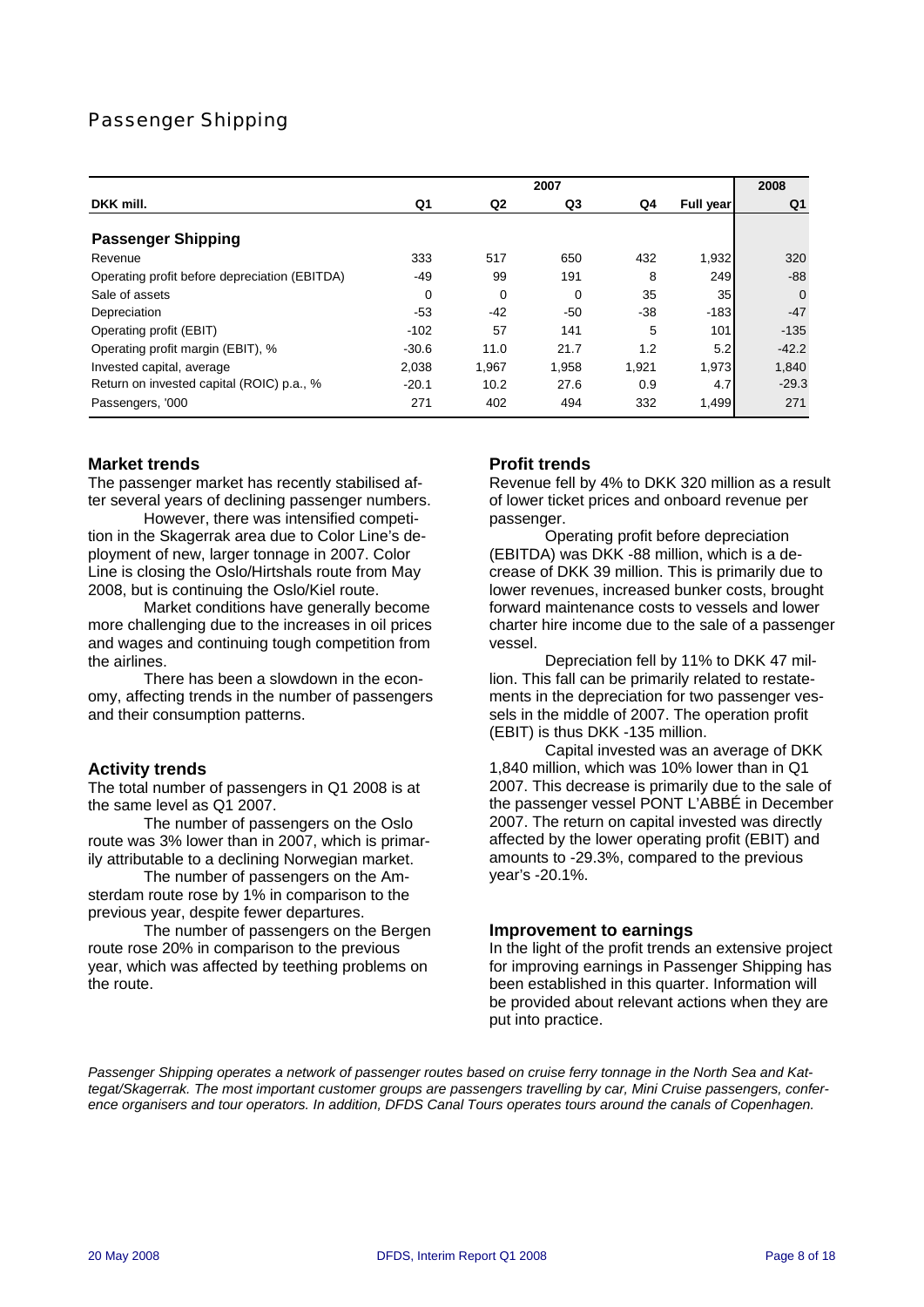### Terminal Services

|                                               |        |                | 2007   |       |                  | 2008           |
|-----------------------------------------------|--------|----------------|--------|-------|------------------|----------------|
| DKK mill.                                     | Q1     | Q <sub>2</sub> | Q3     | Q4    | <b>Full year</b> | Q1             |
| <b>Terminal Services</b>                      |        |                |        |       |                  |                |
| Revenue                                       | 177    | 174            | 173    | 179   | 703              | 168            |
| Operating profit before depreciation (EBITDA) | 2      | 3              | 2      | 8     | 15 <sub>l</sub>  | 3              |
| Sale of assets                                | 0      | $\Omega$       | 0      | 0     | 0                | $\overline{0}$ |
| Depreciation                                  | $-7$   | $-7$           | -6     | $-7$  | $-27$            | $-6$           |
| Operating profit (EBIT)                       | -5     | $-4$           | $-4$   |       | $-12$            | $-3$           |
| Operating profit margin (EBIT), %             | $-2.8$ | $-2.3$         | $-2.3$ | 0.6   | $-1.7$           | $-1.8$         |
| Invested capital, average                     | 463    | 490            | 483    | 437   | 463              | 419            |
| Return on invested capital (ROIC) p.a., %     | $-4.4$ | $-2.7$         | $-3.2$ | 1.0   | $-2.4$           | $-2.7$         |
| Tons, '000                                    | 4,460  | 4.484          | 4,489  | 4.446 | 17,879           | 4,543          |

#### **Market trends**

Generally, there has been a slight decline in container volumes from Norway, Holland and Great Britain. There is a continued positive trend for the activity level for third party operations, although volume growth for DFDS Group's routes that call at DFDS' own port terminals is falling slightly.

#### **Activity and profit trends**

Revenue fell by 5% to DKK 168 million. Lower revenue can primarily be attributed to the GBP currency rate, which has entailed a negative effect of DKK 7 million, as the underlying activity in Great Britain has had revenue growth of 5%.

Operating profit before depreciation (EBITDA) was DKK 3 million, which is an increase of DKK 1 million.

Depreciations and invested capital saw a fall, primarily caused by the GBP currency rate. The return on invested capital is -2.7%, an increase of 1.7 percentage points in comparison to the same period of 2007.

*Terminal Services operates port terminals in Denmark, Great Britain, Holland and Norway, where unit loads such as trailers, containers and automobiles and industrial goods are processed. Passengers are also processed in some terminals.*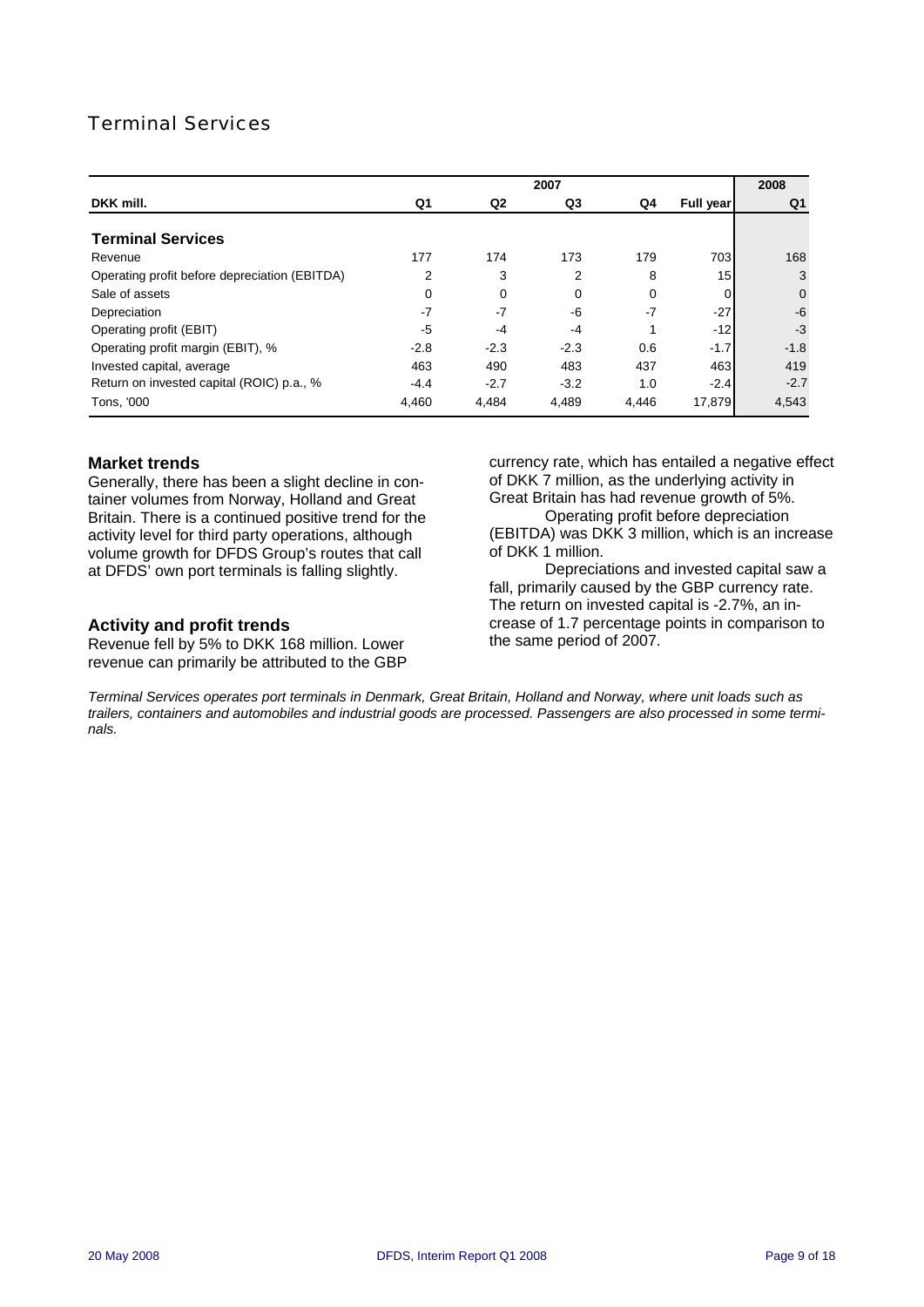### Trailer Services

|                                               |      |                | 2007 |      |           | 2008           |
|-----------------------------------------------|------|----------------|------|------|-----------|----------------|
| DKK mill.                                     | Q1   | Q <sub>2</sub> | Q3   | Q4   | Full year | Q1             |
| <b>Trailer Services</b>                       |      |                |      |      |           |                |
| Revenue                                       | 250  | 250            | 242  | 244  | 986       | 258            |
| Operating profit before depreciation (EBITDA) | 14   | 18             | 11   | 14   | 57        | 15             |
| Sale of assets                                | 0    | 0              | 0    | 0    | 0         | $\overline{0}$ |
| Depreciation                                  | -9   | -8             | -9   | -8   | $-34$     | $-8$           |
| Operating profit (EBIT)                       | 5    | 10             | 2    | 6    | 23        | $\overline{7}$ |
| Operating profit margin (EBIT), %             | 2.0  | 4.0            | 0.8  | 2.5  | 2.3       | 2.7            |
| Invested capital, average                     | 202  | 195            | 205  | 225  | 211       | 241            |
| Return on invested capital (ROIC) p.a., %     | 11.1 | 16.3           | 5.1  | 10.0 | 10.3      | 13.5           |
| Shipments, '000                               | 22   | 22             | 21   | 21   | 86        | 21             |

#### **Market trends**

North/south traffic has been affected by declining activity from Volvo, which temporarily stopped production for three weeks in Q1 2008, a major increase in diesel costs and a tendency towards falling freight prices. In Q1 2008 the Swedish/British market has been relatively stable.

#### **Activity trends**

The total number of transports is 2% lower in 2008 compared to 2007. This fall is primarily due to lower volumes from Halléns NV, which is related to Volvo's declining activity as described above.

#### **Profit trends**

Revenue rose by 3% to DKK 258 million. This increase is broadly distributed across activities and businesses in Trailer Services.

The operating profit before depreciation (EBITDA) rose 7% to DKK 15 million, with the biggest growth on the Swedish/British market.

Depreciation is at the same level as Q1 2007, at DKK 8 million. The operating profit (EBIT) is thus DKK 7 million.

Capital invested was an average of DKK 241 million, which was 19% higher than in Q1 2007. The increase is primarily due to the acquisition of a domicile property in Sweden at the end of 2007. The return on capital invested amounted to 13.5%, compared to the previous year's 11.1%, as a result of a higher operating profit (EBIT).

*Trailer Services operates trailer companies in Norway, Sweden, Denmark, Finland, Germany, Belgium, Holland, Great Britain and Ireland that primarily services the market with transport solutions using DFDS' route network.*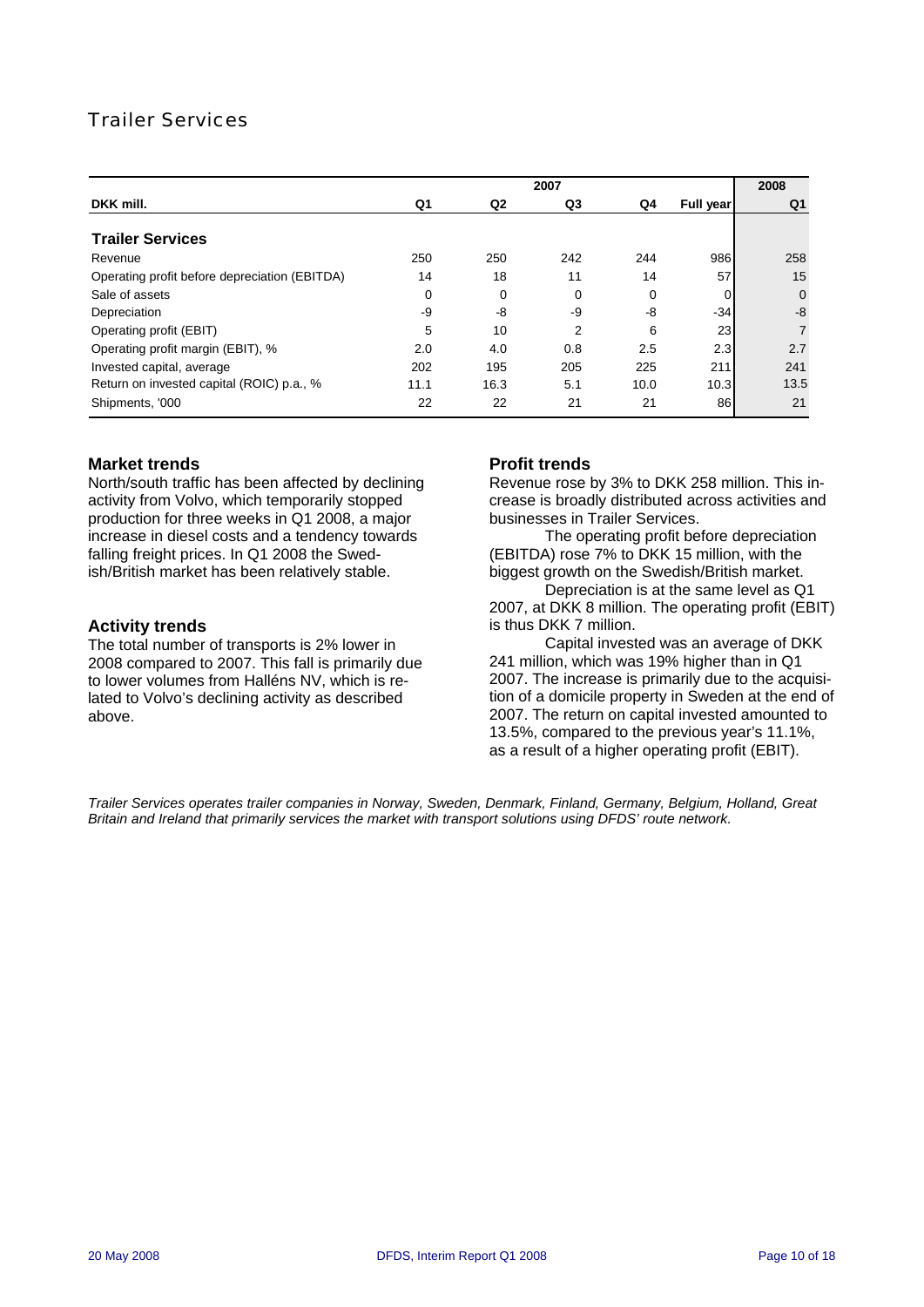### Statement by the Executive Board and Board of Directors

The Board of Directors and the Executive Board have today discussed and adopted the Interim Report for the period 1 January – 31 March 2008 for DFDS A/S.

The Interim Report, which has not been audited or reviewed by the company auditor, has been prepared in accordance with IAS 34 "Interim Financial Reporting" as adopted by the EU and additional Danish disclosure requirements for Interim Reports of listed companies.

It is our opinion that this report gives a true and fair view of the Group's assets, liabilities and financial position as per 31 March 2008 and of the result of the Group's operations and cash flows for the period 1 January – 31 March 2008.

It is also our opinion that the Management Report provides a fair description of the development of the Group's activities and financial circumstances, the period's profits and the Group's overall financial position, as well as a description of the most significant risks and elements of uncertainty that the Group is facing.

Copenhagen, 20 May 2008

Executive Board

Niels Smedegaard Christian Merrild **CEO CEO CEO CEO CEO** 

Board of Directors

Ivar Samrén Vagn Sørensen Claus Arnhild\* Deputy-chairman Michael Helbo<sup>\*</sup> Jill Lauritzen Melby **Anders Moberg** Anders Moberg

Thomas Mørk\* **Ingar Skaug Lene Skole** Lene Skole

\* Employee elected board members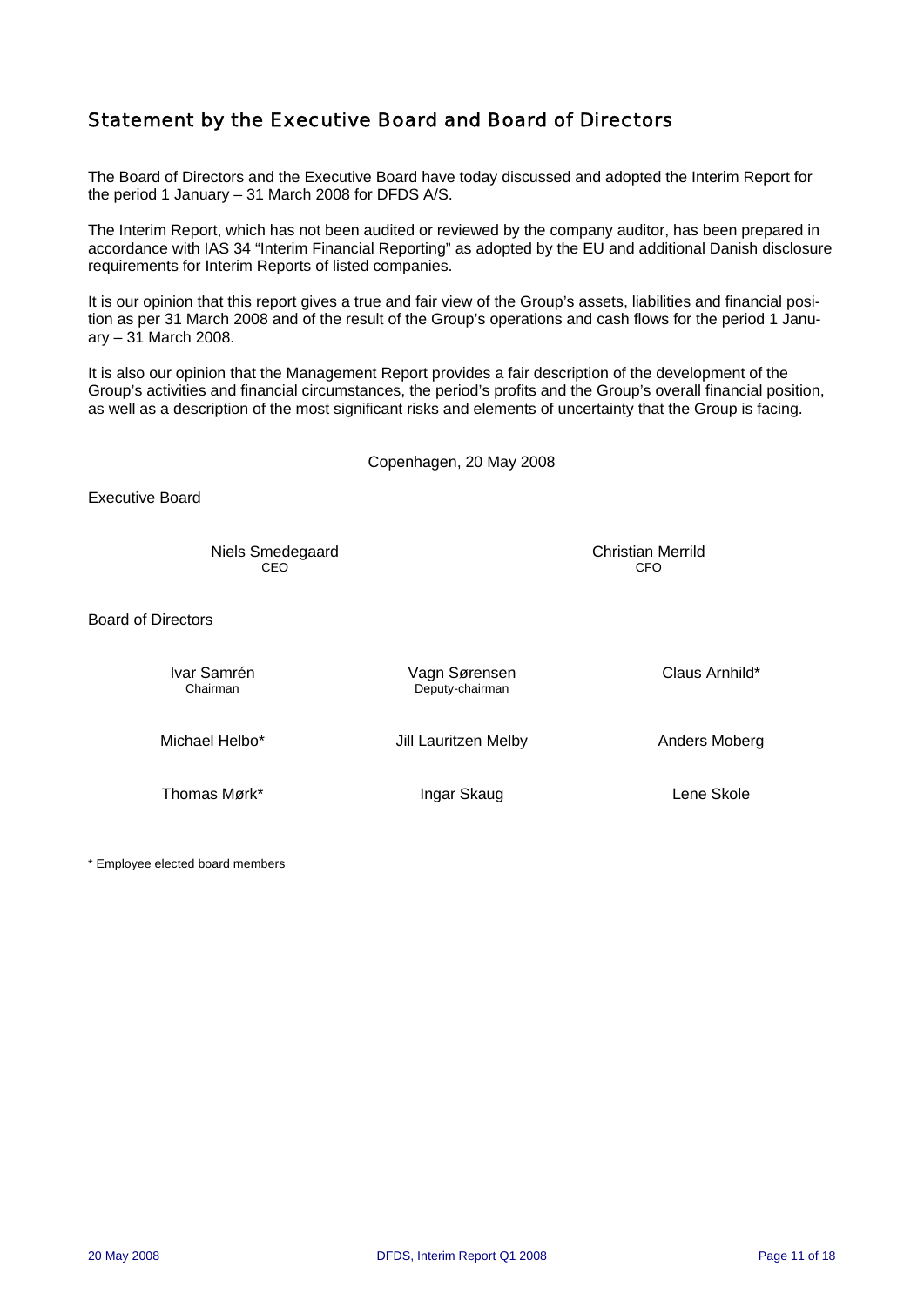# DFDS Group - Income Statement

|                                                           | 2008           | 2007           | 2007             |
|-----------------------------------------------------------|----------------|----------------|------------------|
| DKK mill.                                                 | Q1             | Q1             | <b>Full year</b> |
|                                                           |                |                |                  |
| Revenue                                                   | 1,944.1        | 1,880.0        | 8,310.3          |
| Costs:                                                    |                |                |                  |
| Operating costs related to ships                          | 1,184.4        | 1,061.4        | 4,434.7          |
| Charter hire                                              | 159.6          | 149.0          | 593.2            |
| Staff costs                                               | 367.0          | 366.0          | 1,529.1          |
| Other costs of operation, sales and administration        | 93.3           | 99.5           | 437.7            |
| <b>Total costs</b>                                        | 1,804.3        | 1,675.9        | 6,994.7          |
| <b>Operating profit before depreciation (EBITDA)</b>      | 139.8          | 204.1          | 1,315.6          |
| Share of profit of associates                             | $-0.6$         | $-1.2$         | $-2.2$           |
| Profit/loss on disposal of ships, buildings and terminals | 0.0            | $-1.7$         | 32.5             |
| Depreciation and impairment                               |                |                |                  |
| Ships                                                     | $-111.8$       | $-120.4$       | $-451.9$         |
| Other fixed assets                                        | $-33.4$        | $-35.7$        | $-143.9$         |
| Value adjustment goodwill/negative goodwill               | 2.9            | 0.2            | 2.0              |
| Total depreciation and impairment                         | $-142.3$       | $-155.9$       | $-593.8$         |
| <b>Operating profit (EBIT)</b>                            | $-3.1$         | 45.3           | 752.1            |
| Financial income                                          | 5.5            | 3.5            | 26.8             |
| <b>Financial expenses</b>                                 | $-60.2$        | $-61.7$        | $-253.1$         |
| Profit before tax                                         | $-57.8$        | $-12.9$        | 525.8            |
| Tax on profit                                             | $-6.7$         | $-5.1$         | $-114.1$         |
| Profit for the period                                     | $-64.5$        | $-18.0$        | 411.7            |
|                                                           |                |                |                  |
| <b>Attributable to:</b>                                   |                |                |                  |
| Equity holders of DFDS A/S                                | $-66.3$        | $-20.0$        | 400.4            |
| Minority interests                                        | 1.8<br>$-64.5$ | 2.0<br>$-18.0$ | 11.3<br>411.7    |
|                                                           |                |                |                  |
| Basic earnings per share (EPS) of DKK 100                 | $-8.70$        | $-2.63$        | 52.39            |
| Diluted earnings per share (EPS-D) of DKK 100             | $-8.69$        | $-2.62$        | 52.01            |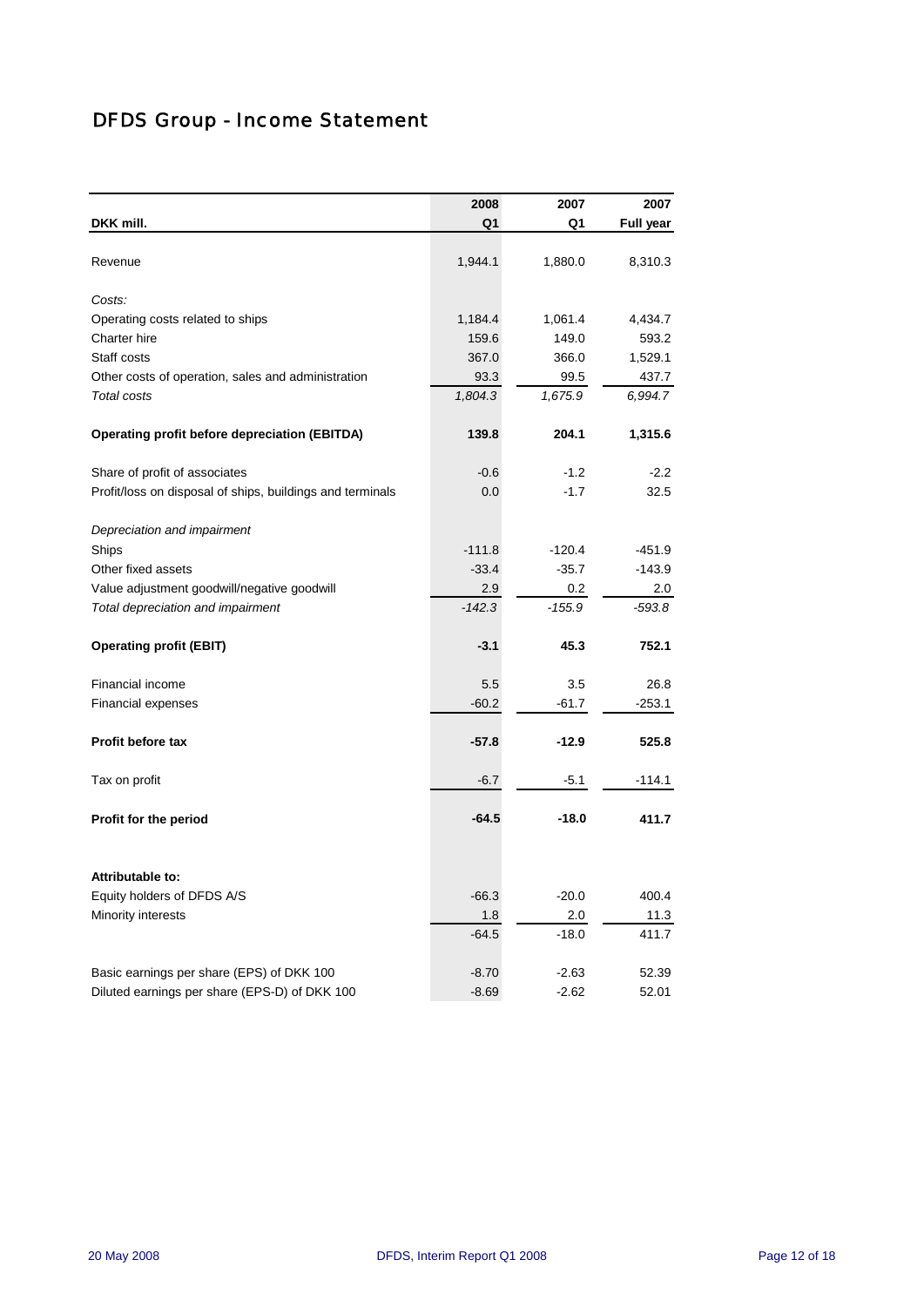# DFDS Group - Balance Sheet, Assets

|                                      | 31.03.  | 31.03.  | 31.12.  |
|--------------------------------------|---------|---------|---------|
| DKK mill.                            | 2008    | 2007    | 2007    |
|                                      |         |         |         |
| <b>Non-current assets</b>            |         |         |         |
| Goodwill                             | 327.3   | 301.2   | 327.4   |
| Other non-current intangible assets  | 101.8   | 144.1   | 111.4   |
| Software                             | 33.4    | 40.4    | 36.1    |
| Development projects in progress     | 12.1    | 3.6     | 9.6     |
| Total non-current intangible assets  | 474.6   | 489.3   | 484.5   |
| <b>Buildings</b>                     | 75.1    | 69.9    | 76.5    |
| Terminals                            | 328.9   | 376.0   | 348.1   |
| Ships                                | 6,475.8 | 6,883.5 | 6,404.6 |
| Equipment, etc.                      | 283.9   | 323.7   | 299.4   |
| Work in progress and prepayments     | 157.8   | 5.1     | 27.4    |
| Total non-current tangible assets    | 7,321.5 | 7,658.2 | 7,156.0 |
| Investments in associates            | 3.0     | 7.3     | 11.4    |
| Receivables                          | 3.0     | 3.0     | 3.0     |
| <b>Securities</b>                    | 25.9    | 24.3    | 25.8    |
| Deferred tax assets                  | 70.2    | 85.7    | 75.2    |
| Total other non-current assets       | 102.1   | 120.3   | 115.4   |
| <b>Total non-current assets</b>      | 7,898.2 | 8,267.8 | 7,755.9 |
| Inventories                          | 96.9    | 69.4    | 96.2    |
| Trade receivables                    | 969.7   | 912.1   | 935.2   |
| Amounts owed by associates           | 20.4    | 0.0     | 9.5     |
| Other receivables and current assets | 146.6   | 116.4   | 79.1    |
| Prepayments                          | 90.2    | 144.4   | 98.1    |
| Cash at bank and in hand             | 355.9   | 340.8   | 494.3   |
|                                      | 1,679.7 | 1,583.1 | 1,712.4 |
| Assets classified as held for sale   | 0.0     | 0.0     | 141.8   |
| <b>Total current assets</b>          | 1,679.7 | 1,583.1 | 1,854.2 |
| <b>Total assets</b>                  | 9,577.9 | 9,850.9 | 9,610.1 |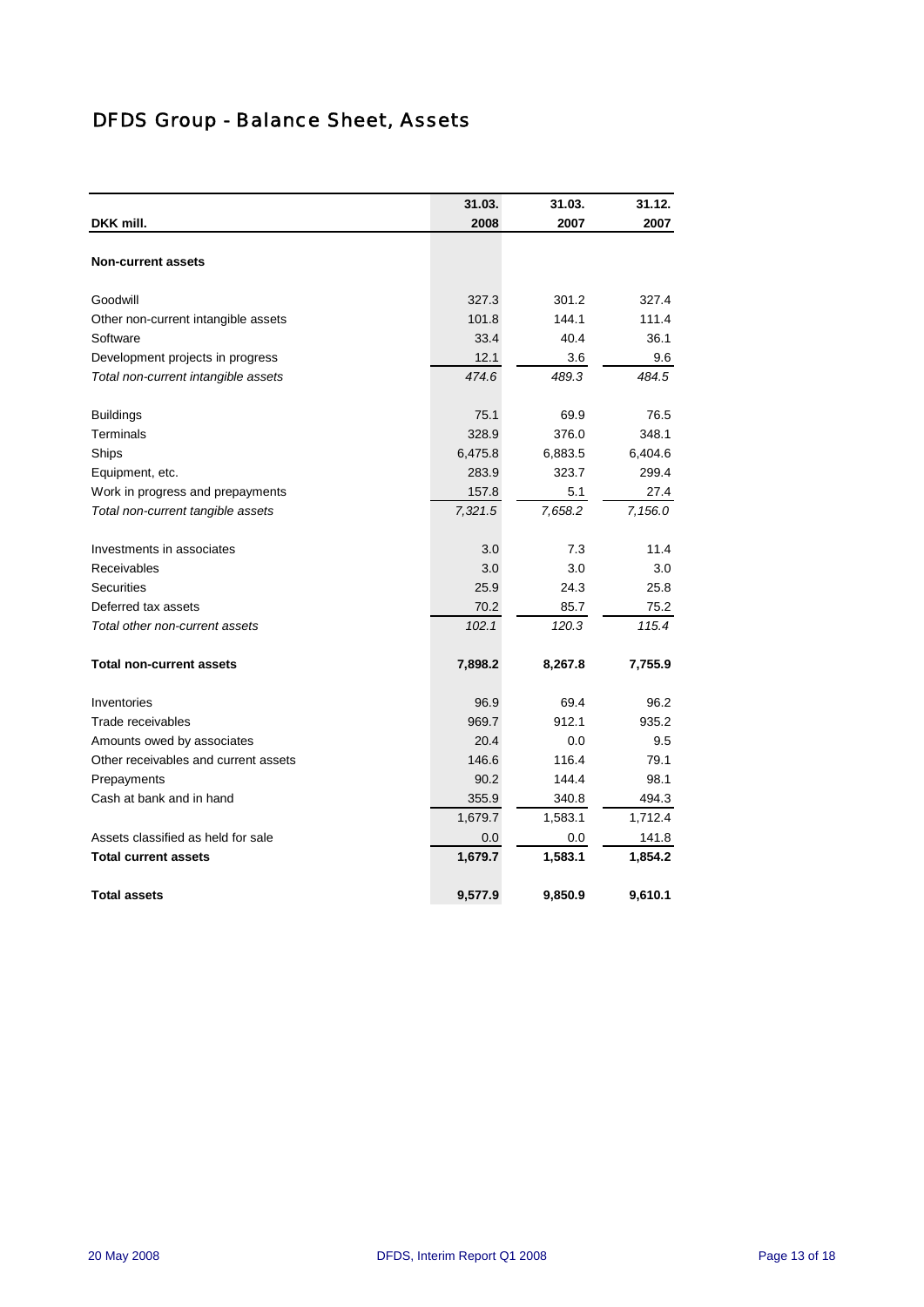# DFDS Group - Balance Sheet, Equity and Liabilities

|                                                         | 31.03.  | 31.03.  | 31.12.  |
|---------------------------------------------------------|---------|---------|---------|
| DKK mill.                                               | 2008    | 2007    | 2007    |
|                                                         |         |         |         |
| <b>Equity</b>                                           |         |         |         |
| Share capital                                           | 800.0   | 800.0   | 800.0   |
| <b>Reserves</b>                                         | $-93.6$ | $-75.4$ | $-53.5$ |
| Retained earnings                                       | 2,727.5 | 2,366.5 | 2,676.2 |
| Proposed dividends                                      | 0.0     | 83.7    | 114.9   |
| Total equity attributable to equity holders of DFDS A/S | 3,433.9 | 3,174.8 | 3,537.6 |
| Minority interests                                      | 111.5   | 109.8   | 115.7   |
| <b>Total equity</b>                                     | 3,545.4 | 3,284.6 | 3,653.3 |
| Interest bearing liabilities                            | 3,571.7 | 4,172.3 | 3,644.8 |
| Deferred tax                                            | 232.1   | 209.0   | 222.4   |
| Pension and jubilee liabilities                         | 213.3   | 238.3   | 226.7   |
| Other provisions                                        | 1.1     | 2.6     | 1.1     |
| Total non-current liabilities                           | 4,018.2 | 4,622.2 | 4,095.0 |
|                                                         |         |         |         |
| Interest bearing liabilities                            | 730.0   | 653.1   | 707.7   |
| Trade payables                                          | 402.2   | 370.8   | 411.5   |
| Amounts owed by associates                              | 0.1     | 0.2     | 0.0     |
| Other provisions                                        | 25.2    | 12.9    | 25.2    |
| Corporation tax                                         | 28.2    | 27.8    | 22.5    |
| Other payables                                          | 646.0   | 645.4   | 567.2   |
| Deferred income                                         | 182.6   | 233.9   | 120.3   |
|                                                         | 2,014.3 | 1,944.1 | 1,854.4 |
| Liabilities related to assets held for sale             | 0.0     | 0.0     | 7.4     |
| <b>Total current liabilities</b>                        | 2.014.3 | 1,944.1 | 1,861.8 |
| <b>Total liabilites</b>                                 | 6,032.5 | 6,566.3 | 5,956.8 |
| <b>Total equity and liabilities</b>                     | 9,577.9 | 9,850.9 | 9,610.1 |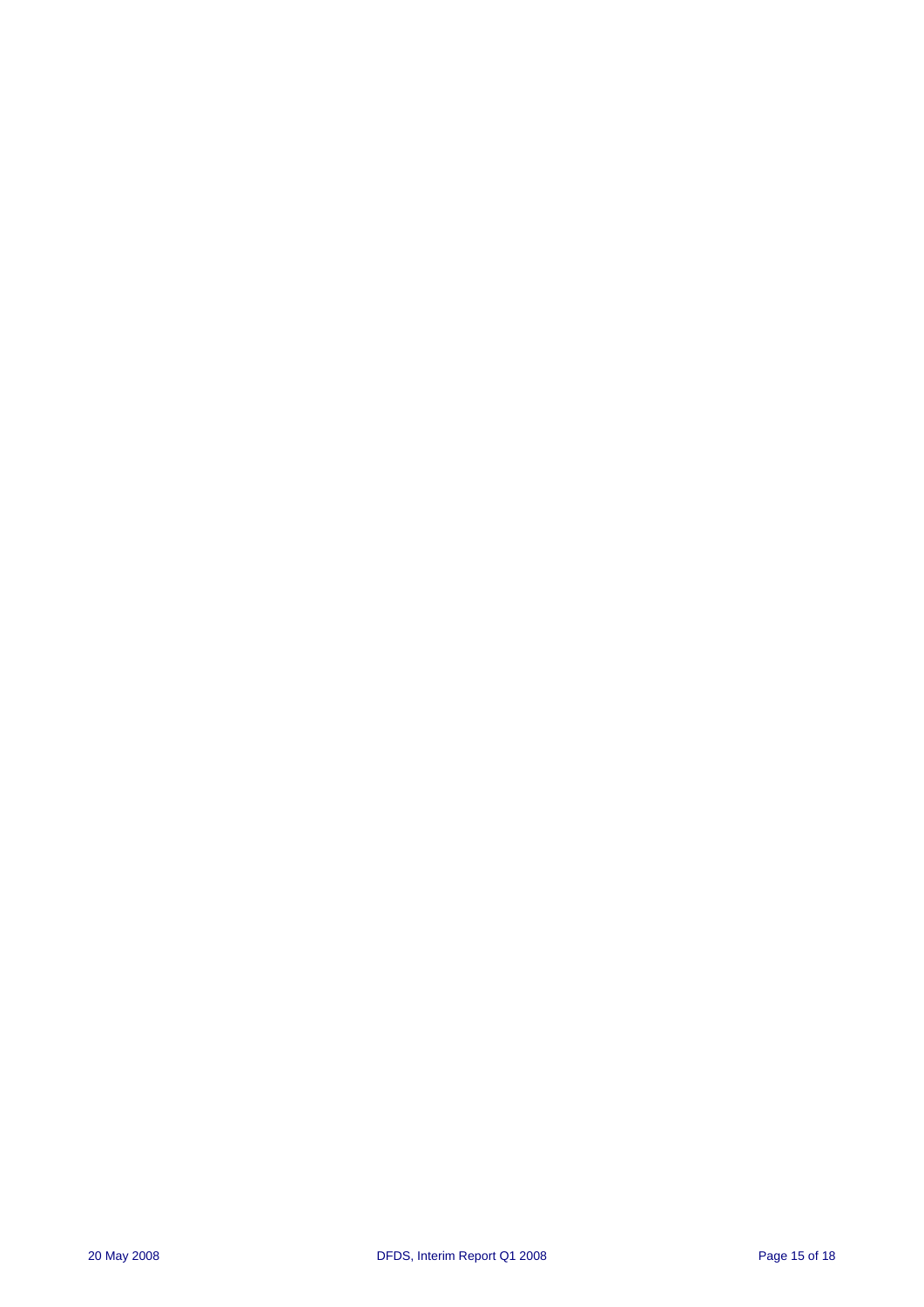## DFDS Consolidated Cash Flow Statement

|                                                                | 2008     | 2007     | 2007             |
|----------------------------------------------------------------|----------|----------|------------------|
| DKK mill.                                                      | Q1       | Q1       | <b>Full year</b> |
|                                                                |          |          |                  |
| Operating profit before depreciation (EBITDA)                  | 139.8    | 204.1    | 1,315.6          |
| Adjustments for non-liquid operating items, etc.               | 0.2      | 11.2     | 26.4             |
| Change in working capital                                      | $-12.4$  | 17.3     | $-47.7$          |
| Payment of pension liabilities and other provisions            | $-1.8$   | $-1.8$   | $-10.4$          |
| Cash flow from operating activities, gross                     | 125.8    | 230.8    | 1,283.9          |
| Interest income                                                | 10.3     | 8.0      | 50.9             |
| Interest expenses                                              | $-35.0$  | $-17.8$  | $-274.4$         |
| Taxes paid                                                     | $-1.8$   | -1.9     | $-19.6$          |
| Cash flow from operating activities, net                       | 99.3     | 219.1    | 1,040.8          |
| Ships                                                          | $-185.1$ | $-66.3$  | $-44.0$          |
| Buildings and terminals                                        | $-1.2$   | $-3.4$   | $-14.9$          |
| Equipment, etc.                                                | $-1.5$   | $-16.9$  | $-44.4$          |
| Purchase of non-current intangible assets                      | $-3.0$   | $-3.9$   | $-14.5$          |
| Acquisition of companies and activities                        | $-0.5$   | 0.0      | $-22.6$          |
| Acquisition of minority interests                              | $-2.3$   | $-10.9$  | $-12.6$          |
| Associates                                                     | 0.4      | 0.0      | 2.2              |
| Cash flow from investing activities                            | $-193.2$ | $-101.4$ | $-150.8$         |
| Cash flow from financing activities                            |          |          |                  |
| Change in loans secured by mortgages in ships                  | $-62.9$  | $-144.1$ | $-543.9$         |
| Change in other non-current investments                        | 0.0      | 3.8      | 4.6              |
| Change in other financial loans                                | $-11.1$  | 7.2      | $-79.6$          |
| Payment of financial lease liabilities                         | $-7.8$   | $-11.9$  | $-39.3$          |
| Change in operating credits                                    | 37.0     | $-11.0$  | $-38.5$          |
| Exercise of share options                                      | 2.8      | 8.6      | 12.9             |
| Dividends paid to shareholders                                 | 0.0      | 0.0      | $-85.0$          |
| Cash flow from financing activities                            | $-42.0$  | $-147.4$ | $-768.8$         |
| Cash flow for the period                                       | $-135.9$ | $-29.7$  | 121.2            |
| Cash at bank and in hand and securities at beginning of period | 494.3    | 371.4    | 371.4            |
| Foreign exchange adjustments                                   | $-2.5$   | $-0.9$   | 1.7              |
| Cash at bank and in hand and securities at end of period       | 355.9    | 340.8    | 494.3            |

*The above cannot be derived directly from the income statement and the balance sheet*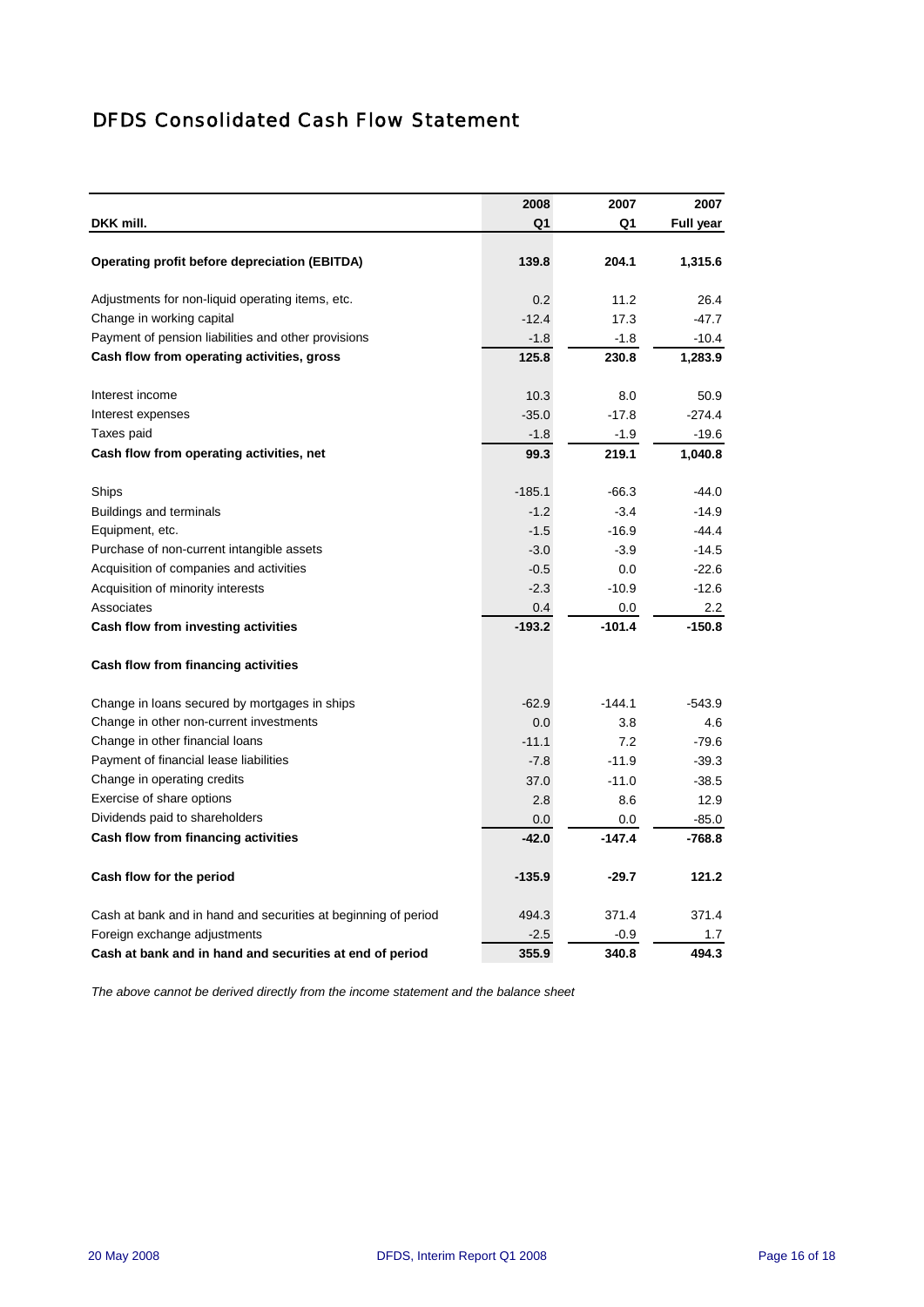### **Notes**

### Note 1 Accounting policy

The interim report has been prepared in accordance with IAS 34 "Interim Financial Reporting" as adopted by the EU and also in accordance with additional Danish disclosure requirements for interim reporting for listed companies.

The accounting policies are consistent with those of the annual report for 2007, please refer to this.

The annual report for 2007 contains a full description of the accounting policy.

#### Note 2 Segment information

**DKK mill.**

|                                 | Ro-Ro<br>Shipping | Container<br>Shipping | Passenger<br>Shipping | Terminal<br>Services | Trailer<br>Services | Tramp<br>Shipping | Non-allocated | Total   |
|---------------------------------|-------------------|-----------------------|-----------------------|----------------------|---------------------|-------------------|---------------|---------|
| Q1 2007                         |                   |                       |                       |                      |                     |                   |               |         |
| Revenue from external customers | 802.2             | 402.2                 | 331.6                 | 73.3                 | 240.3               | 29.0              | 1.4           | 1,880.0 |
| Inter-segment revenue           | 73.2              | 10.2                  | 1.7                   | 103.9                | 9.3                 | 0.0               | 35.2          | 233.5   |
| Total revenue                   | 875.4             | 412.4                 | 333.3                 | 177.2                | 249.6               | 29.0              | 36.6          | 2,113.5 |
| Profit before tax               | 111.9             | 10.3                  | $-116.4$              | $-7.1$               | 5.4                 | $-1.6$            | $-15.4$       | $-12.9$ |
| Tax on profit                   |                   |                       |                       |                      |                     |                   | $-5.1$        | $-5.1$  |
| Profit for the period           |                   |                       |                       |                      |                     |                   | $-20.5$       | $-18.0$ |
|                                 | Ro-Ro<br>Shipping | Container<br>Shipping | Passenger<br>Shipping | Terminal<br>Services | Trailer<br>Services | Tramp<br>Shipping | Non-allocated | Total   |
| Q1 2008                         |                   |                       |                       |                      |                     |                   |               |         |
| Revenue from external customers | 856.4             | 421.7                 | 318.4                 | 69.1                 | 254.0               | 22.1              | 2.4           | 1,944.1 |
| Inter-segment revenue           | 69.8              | 8.2                   | 1.7                   | 98.9                 | 4.4                 | 0.0               | 44.4          | 227.4   |
| Total revenue                   | 926.2             | 429.9                 | 320.1                 | 168.0                | 258.4               | 22.1              | 46.8          | 2,171.5 |
| Profit before tax               | 89.2              | 0.2                   | $-148.3$              | $-4.8$               | 6.6                 | 6.6               | $-7.3$        | $-57.8$ |
| Tax on profit                   |                   |                       |                       |                      |                     |                   | $-6.7$        | $-6.7$  |
| Profit for the period           |                   |                       |                       |                      |                     |                   | $-14.0$       | $-64.5$ |